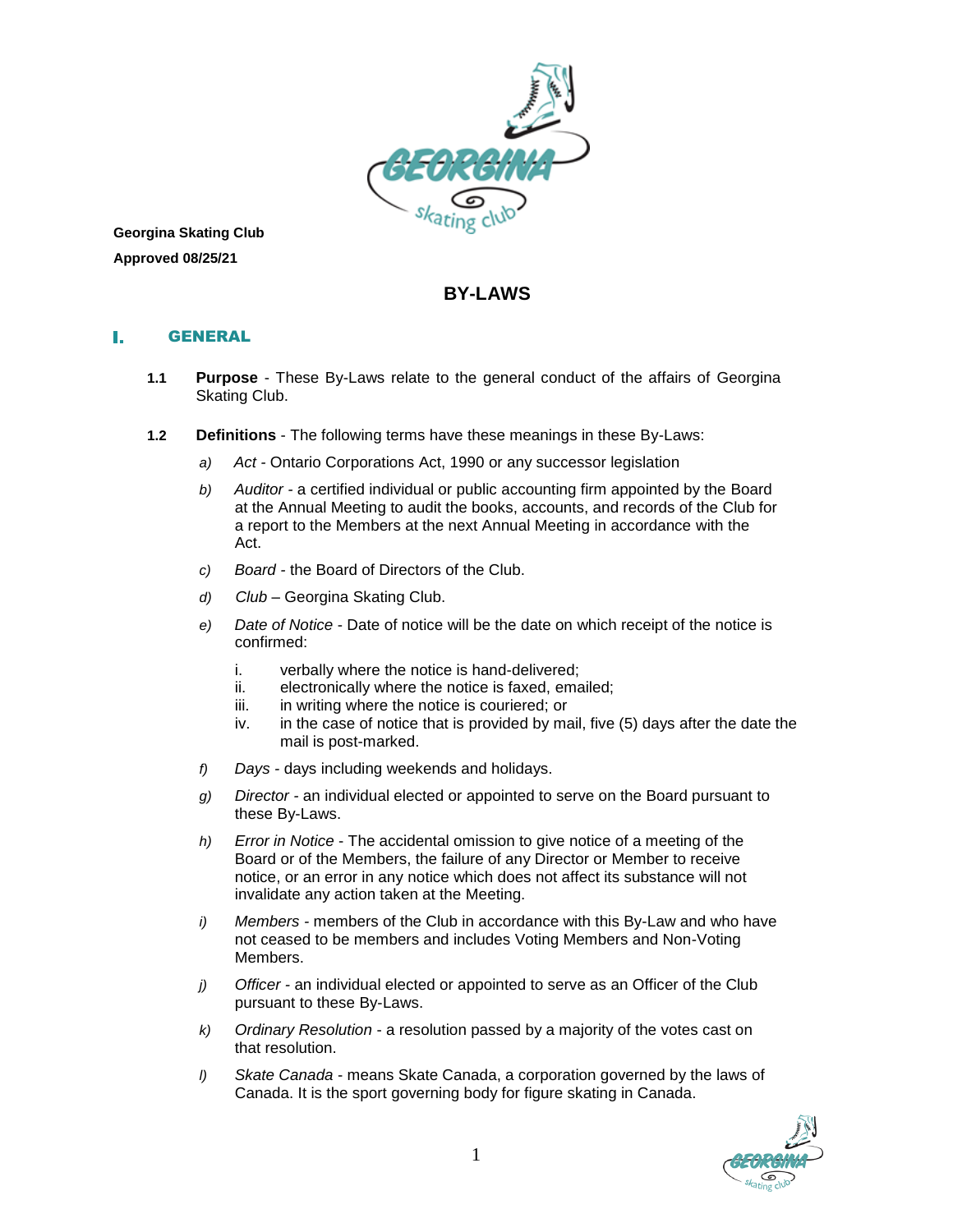- *m) Skate Ontario* means Skate Ontario, a corporation governed by the laws of Ontario. It is the sport governing body for figure skating in Ontario.
- *n) Special Resolution*  a resolution passed by not less than two-thirds of the votes cast on that resolution.
- *o) Written Notice* In these By-Laws, written notice will mean notice which is hand-delivered or provided by mail, fax, electronic mail or courier to the address of record of the individual, Director, Officer, or Member, as applicable.
- **1.3 Registered Office** The registered office of the Club will be located within the municipality of the Town of Georgina.
- **1.4 No Gain for Members** The Club will be carried on without the purpose of gain for its Members and any profits or other accretions to the Club will be used in promoting its objectives.
- **1.5 Ruling on By-Laws** Except as provided in the Act, the Board will have the authority to interpret any provision of these By-Laws that is contradictory, ambiguous, or unclear, provided such interpretation is consistent with the objects of the Club.
- **1.6 Conduct of Meetings** Meetings of Members and meetings of the Board will be conducted in accordance with recognized standards as determined by the Board.
- **1.7 Interpretation** Words importing the singular will include the plural and vice versa, words in one gender include all genders, and words importing persons will include bodies corporate. Words importing an organization name, title, or program will include any successor organizational name, title, or program.
- **1.8 Affiliations** The Club is a member of Skate Canada and a member of Skate Ontario. As such, it is bound by and will operate in compliance with the applicable By-Laws, rules, regulations, policies and procedures of Skate Canada and Skate Ontario.

#### H. MEMBERSHIP

### **Membership Dues, Duration and Classes**

- **2.1 Year** The membership year of the Club will be August 1<sup>st</sup> to July 31<sup>st</sup> unless otherwise determined by the Board ("Skating Year").
- **2.2 Dues** Membership and registration fees will be set by the Board of Directors on an annual basis.
- **2.3 Duration** Membership duration is accorded on an annual basis as defined in 2.1.
- **2.4 Classes of Membership** There will be one (1) class of voting membership, the members of which are called "Voting Members" and one (1) class of non-voting membership, the members of which are called "Non-Voting Members".
- **2.5 Voting Membership** An individual is automatically deemed to be a Voting Member in any of the following situations:
	- a) A Director, for so long as he or she remains a Director;
	- b) A Skater who is 18 years of age or older, for the duration of the current Skating Year;
	- c) A Parent or Legal Guardian whose child (children) is (are) under the age of 18

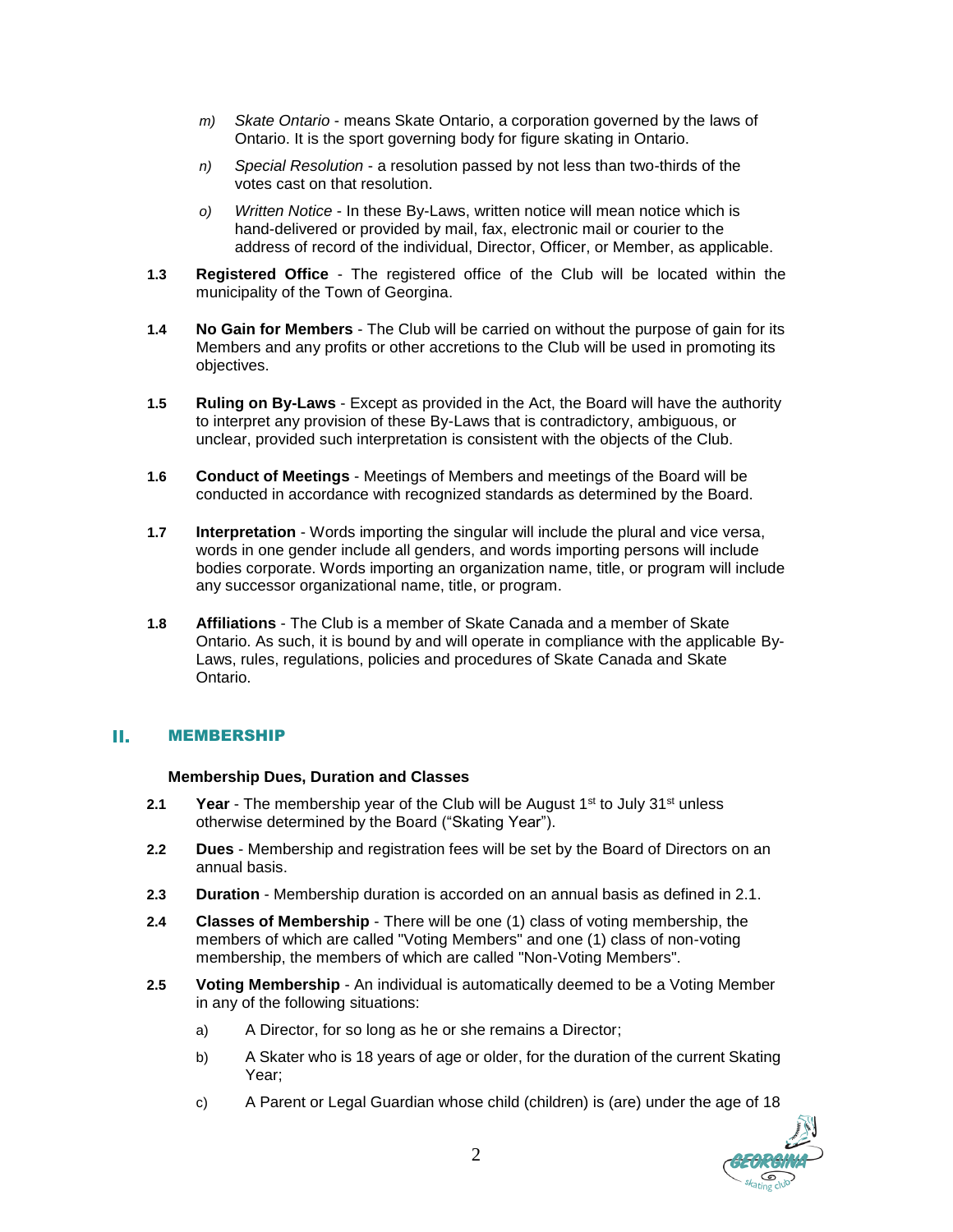and is (are) registered as a Skater(s) with the Club, for the duration of the current Skating Year. There is one vote for every member.

**2.6 Non-Voting Membership** - A Skater who is under the age of 18, will automatically be deemed to be a Non-Voting Member for the duration of the current Skating Year.

### **Admission and Renewal of Members**

- **2.7 Admission of Members** Any candidate will be admitted as a Member or renewed as a Member if:
	- a) The individual makes an application for membership in a manner prescribed by the Board;
	- b) The individual has paid fees and is a member in good standing of the Club, Skate Canada, and Skate Ontario;
	- c) The individual agrees to uphold and comply with the Club's governing documents;
	- d) The individual meets any other condition of membership determined by the Board;
	- e) The individual has met the applicable definition listed in Section 2.4; and
	- f) Membership in the Club is non-transferable.
- **2.8 Termination** Membership in the Club will terminate immediately upon:
	- a) The expiration of the Member's annual membership unless renewed in accordance with these By-Laws;
	- b) The Member fails to maintain any of the qualifications or conditions of membership described in Section 2.7 of these By-Laws;
	- c) Resignation by the Member by giving written notice to the Club; or
	- d) Dissolution of the Club.
- **2.9 Good Standing** A Member will be in good standing provided that the Member:
	- a) Has not ceased to be a Member of the Club;
	- b) Has not been suspended or expelled from membership, or had other membership restrictions or sanctions imposed;
	- c) Has complied with the By-laws, policies, and rules of the Club;
	- d) Is not subject to a disciplinary investigation or action by the Club, Skate Ontario or Skate Canada, or if subject to disciplinary action previously, has fulfilled all terms and conditions of such disciplinary action to the satisfaction of the Board; and
	- e) Has paid all required membership fees to the Club and private lesson fees to the Club's coaches.
- **2.9 Cease to be in Good Standing** Members that cease to be in good standing, as determined by the Board will not be entitled to vote at meetings of the Members or be entitled to the benefits and privileges of membership until such time as the Board is satisfied that the Member has met the definition of good standing.
- **2.10 Rights of Membership** A Member in good standing has the following rights and

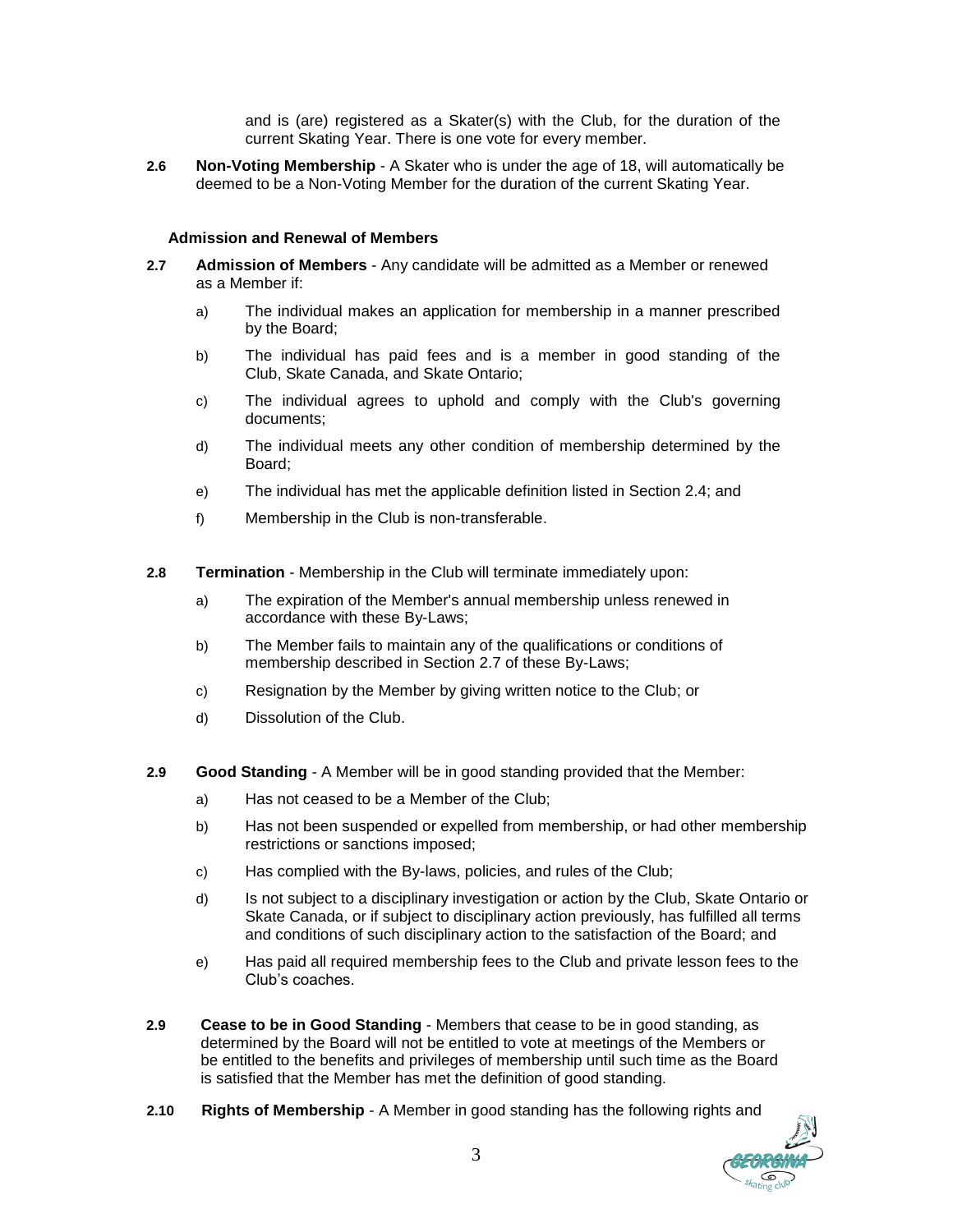privileges of membership:

- a) To receive notice of, and to attend, all General Meetings;
- b) To speak in debate on motions under consideration at a General Meeting in accordance with Call to Order or such rules of order as may be adopted by the Board;
- c) To exercise a vote on matters for determination at General Meetings;
- d) May serve on committees of the Club, as invited;
- e) May nominate individuals for election to the Board, in accordance with this By-Law;
- f) May be nominated, if eligible, to stand for election as a Director of the Club, in accordance with this By-Law;
- g) May participate in the programs and initiatives of the Club, in accordance with such

criteria as may be determined by the Board from time to time.

h) To receive access to minutes of members' meetings

#### HL. MEETINGS OF MEMBERS

- **3.1. Annual Meeting** The Club will hold meetings of Members at such date, time and place as determined by the Board within the Province of Ontario. The Annual Meeting will be held within fifteen (15) months of the last Annual Meeting and within three (3) months of the Club's fiscal year end.
- **3.2. Special Meeting** A Special Meeting of the Members may be called at any time by Ordinary Resolution of the Board or upon the written requisition of ten percent (10%) or more of the Members for any purpose connected with the affairs of the Club that does not fall within the exceptions listed in the Act or is otherwise inconsistent with the Act, within twenty-one (21) days from the date of the deposit of the requisition.
- **3.3. Participation/Holding by Electronic Means** Any person entitled to attend a meeting of Members may participate in the meeting by telephonic or electronic means that permits all participants to communicate adequately with each other during the meeting if the Club makes such means available. A person so participating in a meeting is deemed to be present at the meeting. The Directors or Members may determine that the meeting be held entirely by telephonic or electronic means that permit all participants to communicate adequately with each other during the meeting.
- **3.4. Notice** Written or electronic Notice of Meeting including the date of the Annual Meeting of the Members will be given to all Members in good standing and Directors, at least fifteen (15) days prior to the date of the meeting. Notice will contain a reminder of the right to vote by proxy, a proposed agenda, reasonable information to permit Members to make informed decisions, nominations of Directors, and the text of any resolutions or amendments to be decided.
- **3.5. Waiver of Notice** Any person who is entitled to notice of a meeting of the Members may waive notice, and attendance of the person at the meeting is a waiver of notice of the meeting, unless the person attends the meeting for the express purpose of objecting to the transaction of any business on the grounds that the meeting was not lawfully called in accordance with these By-laws.
- **3.6. Error or Omission in Giving Notice** No error or omission in giving notice of any meeting of the Members shall invalidate the meeting or make void any proceedings

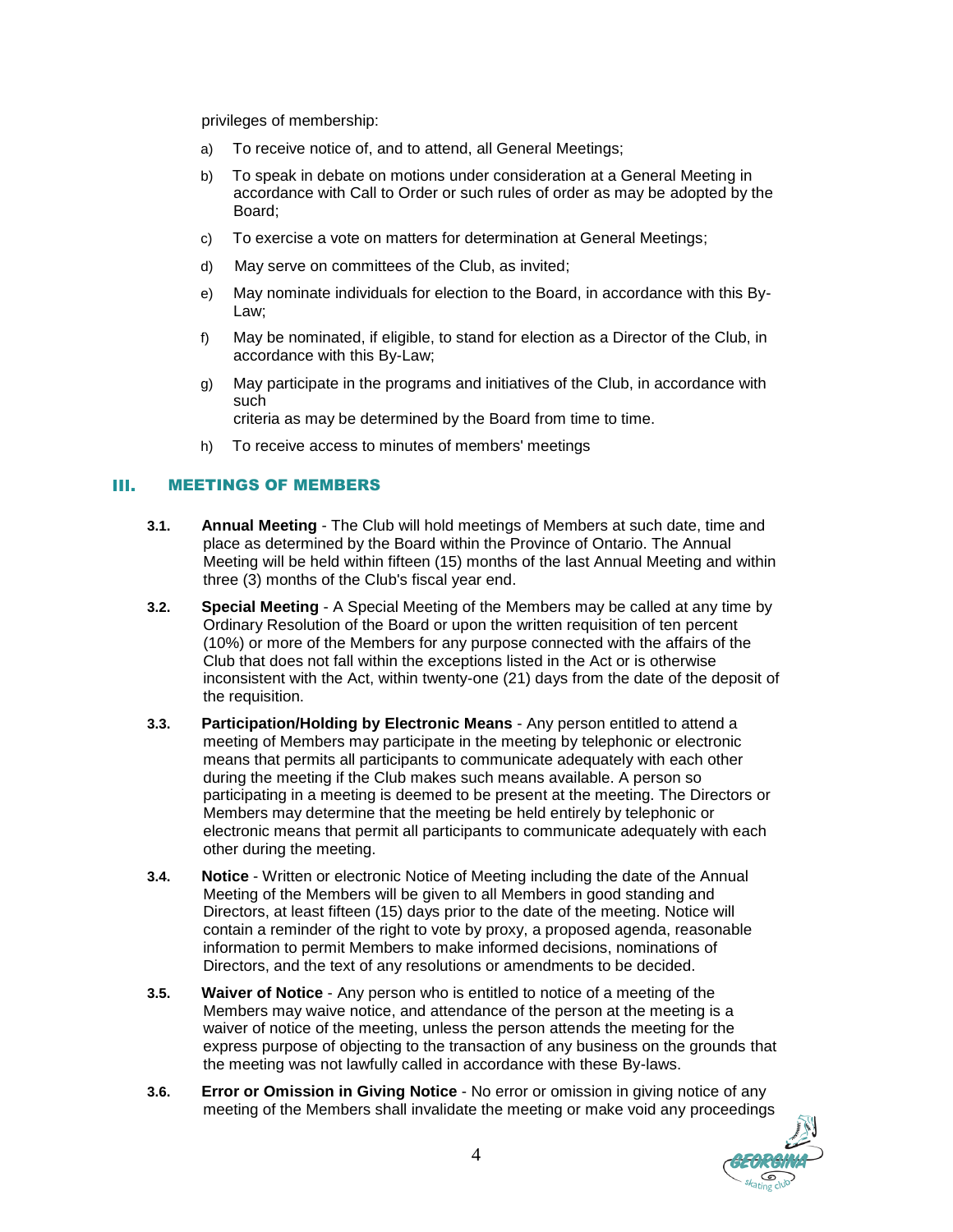taken at the meeting.

- **3.7. New Business** Matters of business should be limited to matters properly brought before a Members' meeting. No other item of business will be included in the notice of the meeting of the Members unless notice in writing of such other item of business, or a Member's proposal, has been submitted to the Board sixty (60) days prior to the meeting of the Members in accordance with procedures as approved by the Board. Copies of all such proposals together with copies of any amendments thereto then proposed by the Board and copies of all resolutions put forward by the Board shall be sent to all Members with the agenda and the notice calling an Annual Meeting.
- **3.8. Quorum** Delegates as defined in 3.14 representing ten (10) percent of the Members present or by proxy will constitute a quorum.
- **3.9. Closed Meetings** Meetings of Members will be closed to the public except by invitation of the Board or Members attending the meeting, and in accordance with 3.12.
- **3.10. Scrutineers** At the beginning of each meeting, the Chair may appoint one or more scrutineers who will be responsible for ensuring that votes are properly cast and counted. In cases where a members meeting is conducted electronically, the platform used should include a "scrutineer" mechanism.
- **3.11. Adjournments** With the majority consent of the Members present and if quorum is ascertained, the Members may adjourn a meeting of Members and no notice is required for continuation of the meeting, if the meeting is held within thirty (30) days. Any business may be brought before or dealt with at any adjourned meeting which might have been brought before or dealt with at the original meeting in accordance with the notice calling the same.
- **3.12. Attendance** The only persons entitled to attend a meeting of the Members are those Delegates representing Members and the Directors of the Club, individuals possessing a proxy on behalf of a Member, and others who are entitled or required under any provision of the Act or the articles to be present at the meeting. Any other person may be admitted only if invited by the Chair of the meeting or with the majority consent of the Members present at the meeting or in accordance with 3.9.

### **Voting at Meetings of Members**

**3.13. Voting Rights:** Members have the following voting rights at all meetings of the Members:

a) A member, in accordance with 2.5, will be assigned one (1) vote per family

- **3.14. Delegates** Members will appoint in writing (inclusive of electronic notice) to the Club the name of the Delegate to represent the Member. Delegates must: be at least eighteen years of age; not have been found under the *Substitute Decisions Act* 1992 or under the Mental Health Act to be incapable of managing property; and be acting as the Member's representative.
- **3.15 Proxy Voting** Every Member entitled to vote at a meeting of Members may, by means of a proxy, appoint a proxy holder to attend and vote on behalf of the Member. Each proxy holder shall be a delegate and may carry a maximum number of proxies that is equal to five percent of the eligible votes at the respective meeting.

# A proxy must:

- a) Be signed by the Member;
- b) Comply with the format stipulated by the Club; and
- c) Be submitted to the Club in accordance with the notice of the Member's meeting, and no later than seven days before the meeting.

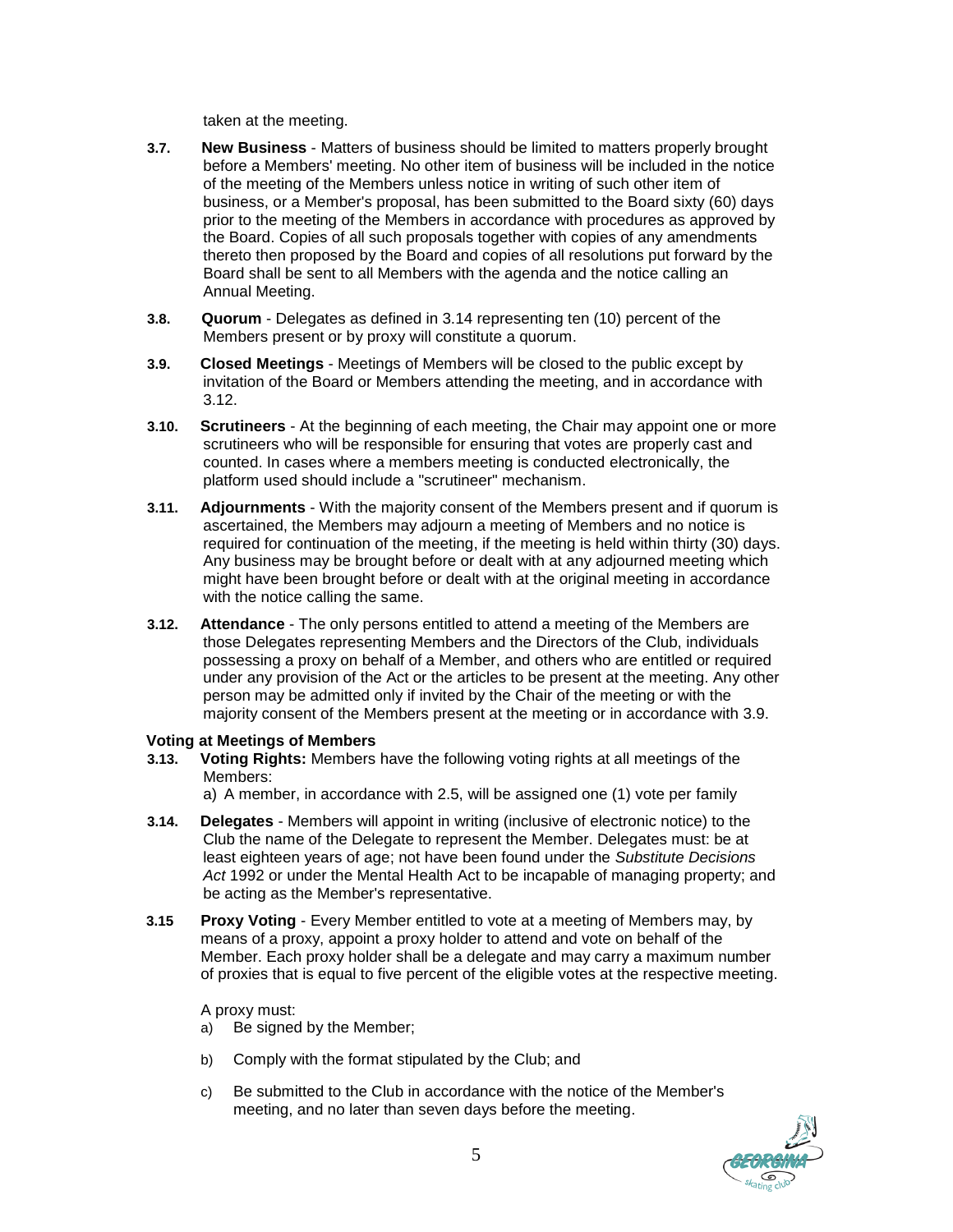- **3.16 Determination of Votes** Votes will be determined by a show of hands, orally or electronic ballot, except in the case of elections which require a secret ballot; unless a secret or recorded ballot is requested by a Member.
- **3.17 Majority of Votes** Except as otherwise provided in these By-laws, a simple majority of votes will decide each issue. In the case of a tie, the motion will be deemed defeated.

#### IV. IV GOVERNANCE

# **4.1 Composition of the Board**

a) The Board shall consist of eight (8) elected Directors;

b) There shall be one appointed Synchronized Skating Director in years when there is an active synchro program;

c) The Past President shall not be a voted position;

d) At least one member of the Board shall be a certified professional coach or registered skating coach with the full rights to speak and vote at meetings of the Board.

- **4.2 Eligibility of Directors** To be eligible for election as a Director, an individual must:
	- Be eighteen (18) years of age or older;
	- b) Not have been found under the Substitute Decisions Act, 1992 or under the Mental Health Act, 1990 to be incapable of managing property;
	- c) Not have the status of bankrupt;
	- d) Not be a paid employee of the Club, with the exception of one certified professional coach or registered skating coach who will fulfill the requirement as per 4.1 (b) of these By-Laws;
	- e) Be a Member of the Club, or become a Member within 10 days of being ; and
	- f) Shall be willing to abide by the policies and By-Laws governing the Club, Skate Canada, and Skate Ontario.

# **Election of Directors**

**4.3 Nominations** - Any nomination of an individual for election as a Director will:

- a) Include the written consent of the nominee by signed or electronic signature; and
	- b) Be submitted to the Board no later than twenty-eight (28) days prior to the Annual Meeting. This timeline may be amended by Ordinary Resolution of the Board.
	- c) Other nominations may be made by any member in good standing by a written submission to the nominating committee at least three (3) days before the Annual Meeting.
	- d) Nominations for the position of President will be restricted to members who have served no less than one (1) term in a Board Position.
	- e) There will be no nominations from the floor of the meeting.
- **4.5 Circulation of Nominations** Valid nominations will be circulated to Members at minimum of fifteen (15) days before the meeting.
- **4.6 Elections** Directors will be elected by majority vote of all Voting Members in good standing at the Annual General Meeting. Candidates receiving the most votes will be deemed to be elected for a term of one (1) year as per 4.8 of this By-Law. Elected Directors will take office commencing at the close of the Annual General Meeting.
- **4.7 Election by Acclamation** Where there is a single Person nominated for each vacant position in an election, or where the number of candidates is less than the number of vacant positions, the candidates are deemed to be elected by acclamation.

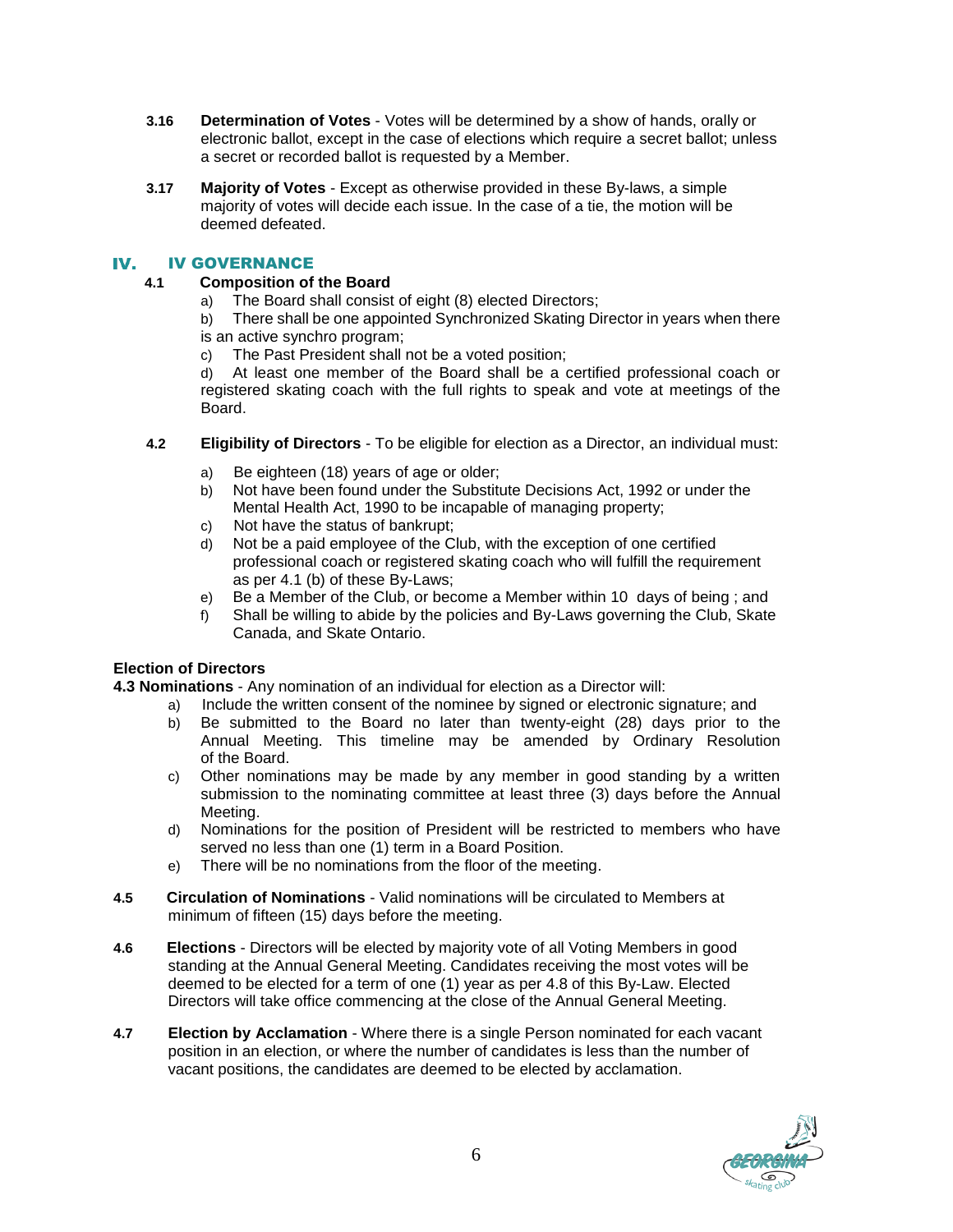## **4.8 Terms of Office:**

- a) Directors shall serve terms of one (1) years and will hold office until they or their successors have been duly elected in accordance with these By-Laws unless they resign or are removed from or vacate their office.
- b) The positions on the Board shall be:
	- I. President
	- II. Past President
	- III. Vice-President
	- IV. Treasurer
	- V. Secretary
	- VI. Registrar
	- VII. Synchronized Skating Chairperson (In years where there is a team)
	- VIII. Website and Social Media Director
	- IX. Fundraising and Marketing Director
	- X. Volunteer Director
	- XI. Coach Representative
- c) The President must have been an Executive member within the preceding five (5) years. The immediate Past President shall be ex-officio and shall hold office until a new President has been duly elected. Members holding the positions of President and Vice-President shall be limited to a total of four (4) full terms; however, the maximum term may be extended if no new nominees are available. A term is defined as twelve (12) months.
- d) An Elected Director elected to serve a partial term will, upon completion of the partial term, remain eligible to serve five (5) two-year consecutive terms as Elected Director.

### **Resignation and Removal of Directors**

- **4.9 Resignation** A Director may resign from the Board at any time by presenting his or her notice of resignation to the Board. This resignation will become effective the date on which the notice is received by the President. When a Director who is subject to a disciplinary investigation or action of the Club resigns, that Director will nonetheless be subject to any sanctions or consequences resulting from the disciplinary investigation or action.
- **4.10 Vacate Office** The office of any Director will be vacated automatically if:
	- a) The Director resigns;
	- b) The Director is absent from three (3) consecutive meetings of the Board without reasonable cause;
	- c) Has been found under the *Substitute Decisions Act*, 1992 or under the Mental Health Act to be incapable of managing property;
	- d) The Director becomes bankrupt;
	- e) The Director dies.
- **4.11 Removal** An elected Director may be removed by Ordinary Resolution of the Members at an Annual Meeting or Special Meeting provided the Director has been given reasonable written notice of, and the opportunity to be present and to be heard at such a meeting.

### **Filling a Vacancy on the Board**

**4.12 Vacancy** - Where the position of a Director becomes vacant for whatever reason and there is still a quorum of Directors, the Board may appoint a qualified individual to fill the vacancy for a term expiring no later than the close of the next Annual Meeting.

### **Meetings of the Board**

**4.13 Call of Meeting** - A meeting of the Board will be held at any time and place as

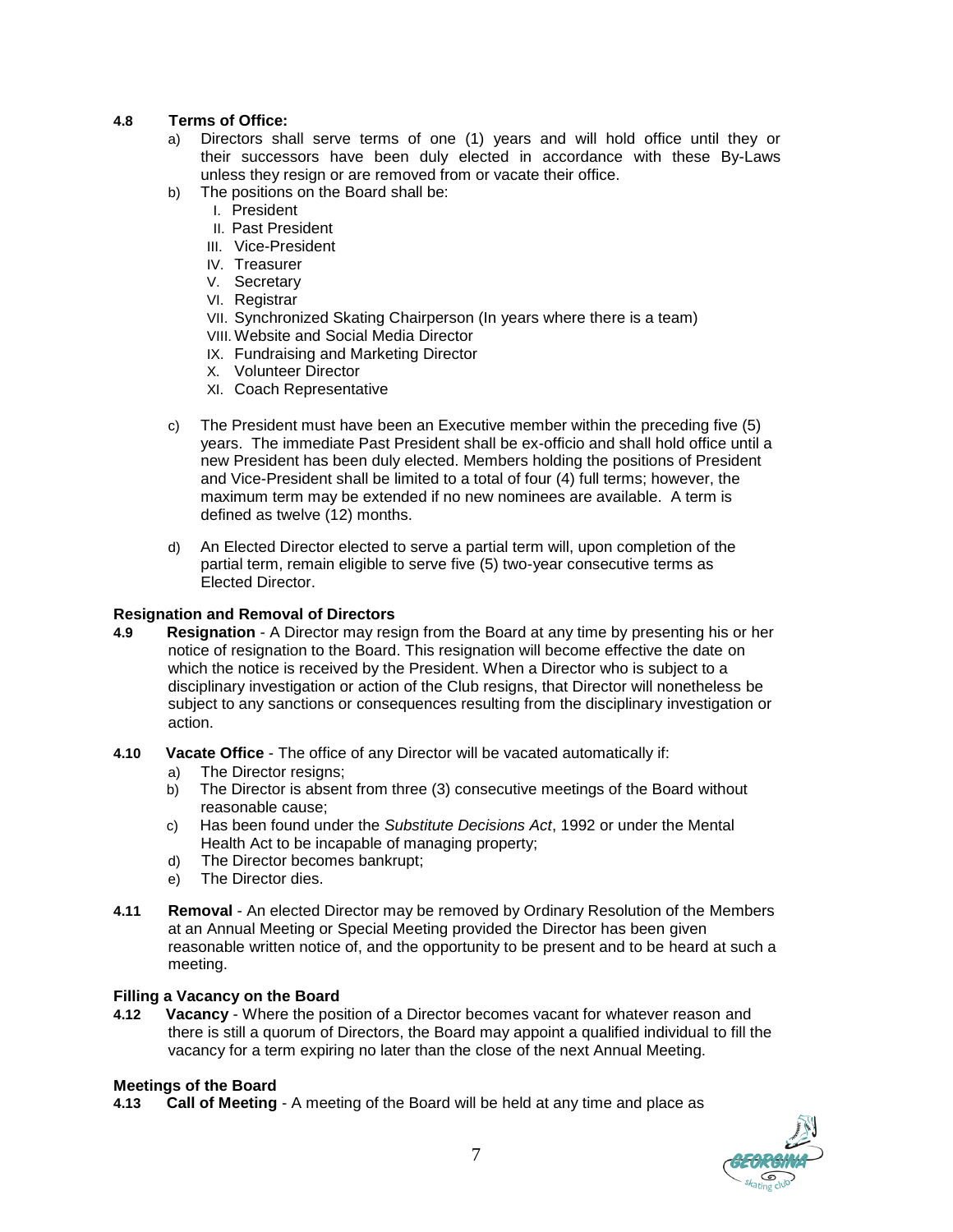determined by the President, or by written requisition of at least 50% of the Directors.

- **4.14 Chair** The President will be the Chairperson of all Board meetings unless otherwise designated by the President.
- **4.15 Notice** Written notice of meetings of the Board will be given to all Directors at least seven (7) days prior to the scheduled meeting. No notice of a meeting of the Board is required if all Directors waive notice, or if those absent consent to the meeting being held in their absence.
- **4.16 Quorum** At any meeting of the Board, quorum will be a majority fifty percent plus one (50 % plus 1) of the Board of Directors.
- **4.17 Voting** Each Director, including the President, is entitled to one vote at a meeting of the Board. Voting will be by a show of hands, written, orally, or by email unless a majority of Directors present request a secret ballot. Resolutions will be passed upon a majority of the votes cast being in favour of the resolution. Abstaining voters are not counted in determining a majority. In the event of a tie, the motion will be deemed defeated.
- **4.18 No Alternate Directors** No person shall act for an absent Director at a meeting of directors.
- **4.19 Closed Meetings** Meetings of the Board will be closed to Members and the public except by invitation of the Board. No one under the age of eighteen (18) shall be present at any time during the meeting.
- **4.20 Meetings by Telecommunications** A meeting of the Board may be held by telephone conference call or by means of other telecommunications technology. Directors who participate in a meeting by telecommunications technology are considered to have attended the meeting. If a virtual meeting is held, the Board member shall make all efforts to maintain confidentiality by ensuring no one in their household can overhear the meeting.

### **Duties of Directors**

- **4.22 Standard of Care** Every Director will:
	- a) Act honestly and in good faith with a view to the best interests of the Club; and
	- b) Exercise the care, diligence, and skill that a reasonably prudent person would exercise in comparable circumstances.

### **Powers of the Board**

- **4.23 Powers of the Club** Except as otherwise provided in the Act or these By-Laws, the Board has the powers of the Club and may delegate any of its powers, duties, and functions.
- **4.24 Empowered** The Board is empowered, including but not limited to:
	- a) Make policies and procedures or manage the affairs of the Club in accordance with the Act and these By-Laws;
	- b) Make policies and procedures relating to the discipline of Members, and have the authority to discipline Members in accordance with such policies and procedures;
	- c) Make policies and procedures relating to the management of disputes within the Club and deal with disputes in accordance with such policies and procedures;
	- d) Employ or engage under contract such persons as it deems necessary to carry out the work of the Club;
	- e) Follow registration procedures, and other registration requirements as

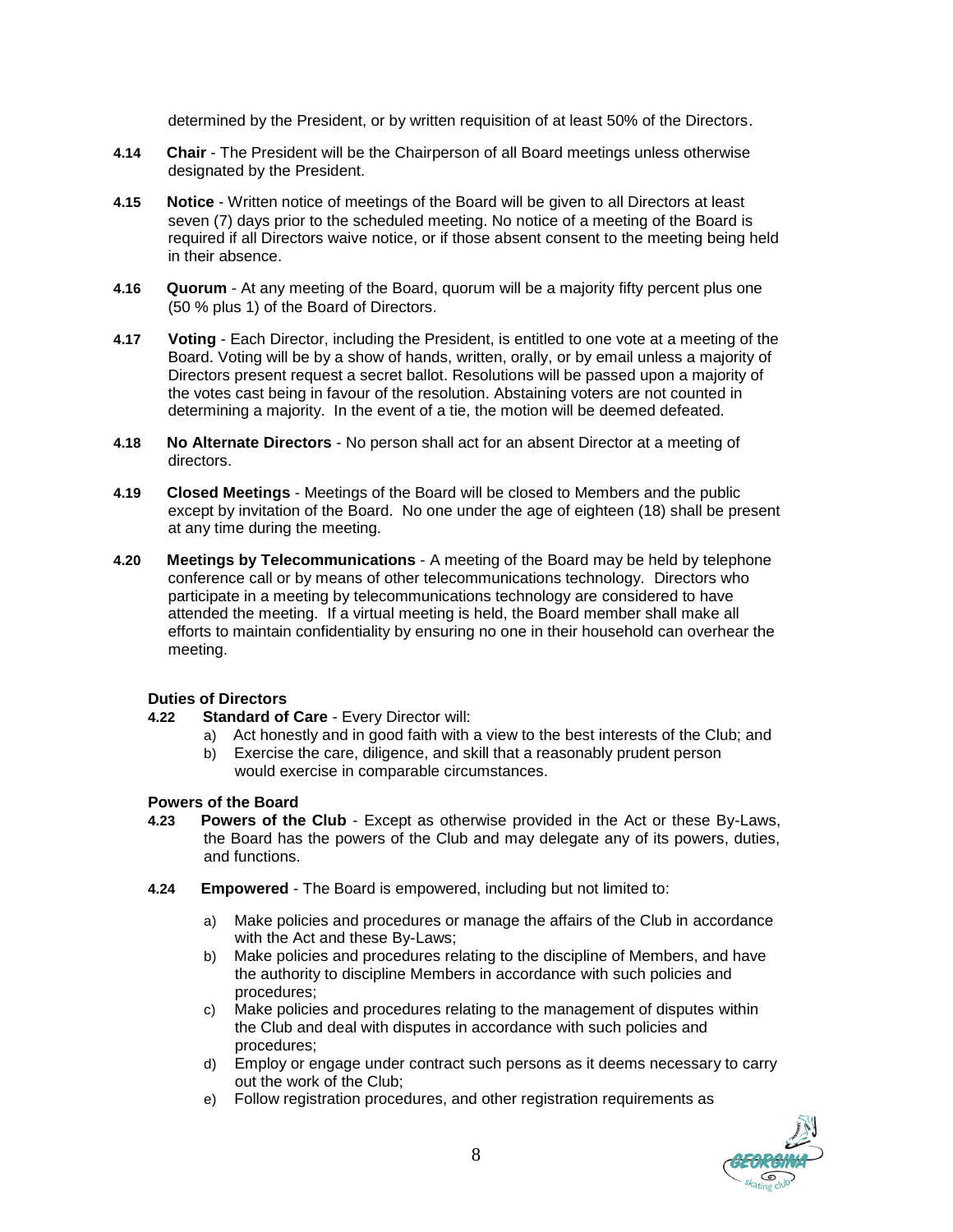determined by Skate Canada;

- f) Enable the Club to receive donations and benefits for the purpose of furthering the objects and purposes of the Club;
- g) Make expenditures for the purpose of furthering the objects and purposes of the Club;
- h) Borrow money upon the credit of the Club as it deems necessary in accordance with these By-Laws; and
- i) Perform any other duties from time to time as may be in the best interests of the Club.

#### $\mathbf{V}_{\bullet}$ **Executive**

- **5.1 Composition** Refer to section 4.8 above.
- **5.2 Duties** The duties of the Executive members can be found in our Policies and Procedures Manual.
- **5.3 Delegation of Duties** At the discretion of the Director and with approval by Ordinary Resolution of the Board, any Executive member may delegate any duties of that office to appropriate staff or committee of the Club, or to another Director.

### **5.4 Removal**

- a) The President may be removed by Ordinary Resolution at a meeting of the Members, provided the President has been given notice of and the opportunity to be present and to be heard at the meeting where such Ordinary Resolution is put to a vote. If the President is removed by the Members, his or her position as a Director will automatically and simultaneously be terminated.
- b) Directors, other than the President, may be removed from their respective offices as Directors by ordinary resolution of the Board
- **5.4 Vacancy** Where the position of a Director becomes vacant for whatever reason and there is still a quorum of Directors, the Board may, by Ordinary Resolution, appoint a qualified individual to fill the vacancy until the next Annual General Meeting.

#### VI. BOARD COMMITTEES

- **6.1 Appointment of Committees** The Board may appoint such committees as it deems necessary for managing the affairs of the Club and may appoint members of committees or provide for the election of members of committees, may prescribe the duties and terms of reference of committees, and may delegate to any Committee any of its powers, duties, and functions. See Policies and Procedures Manual for further information.
- **6.2 President Ex-officio** The President will be an ex-officio non-voting member of all Committees of the Club.
- **6.3 Removal** The Board may remove any member of any committee.
- **6.4 Debts** No Committee will have the authority to incur debts in the name of the Club.

#### FINANCE AND MANAGEMENT VII.

**7.1 Fiscal Year** - Unless otherwise determined by the Board, the fiscal year of the Club will be August 1st to July 31st

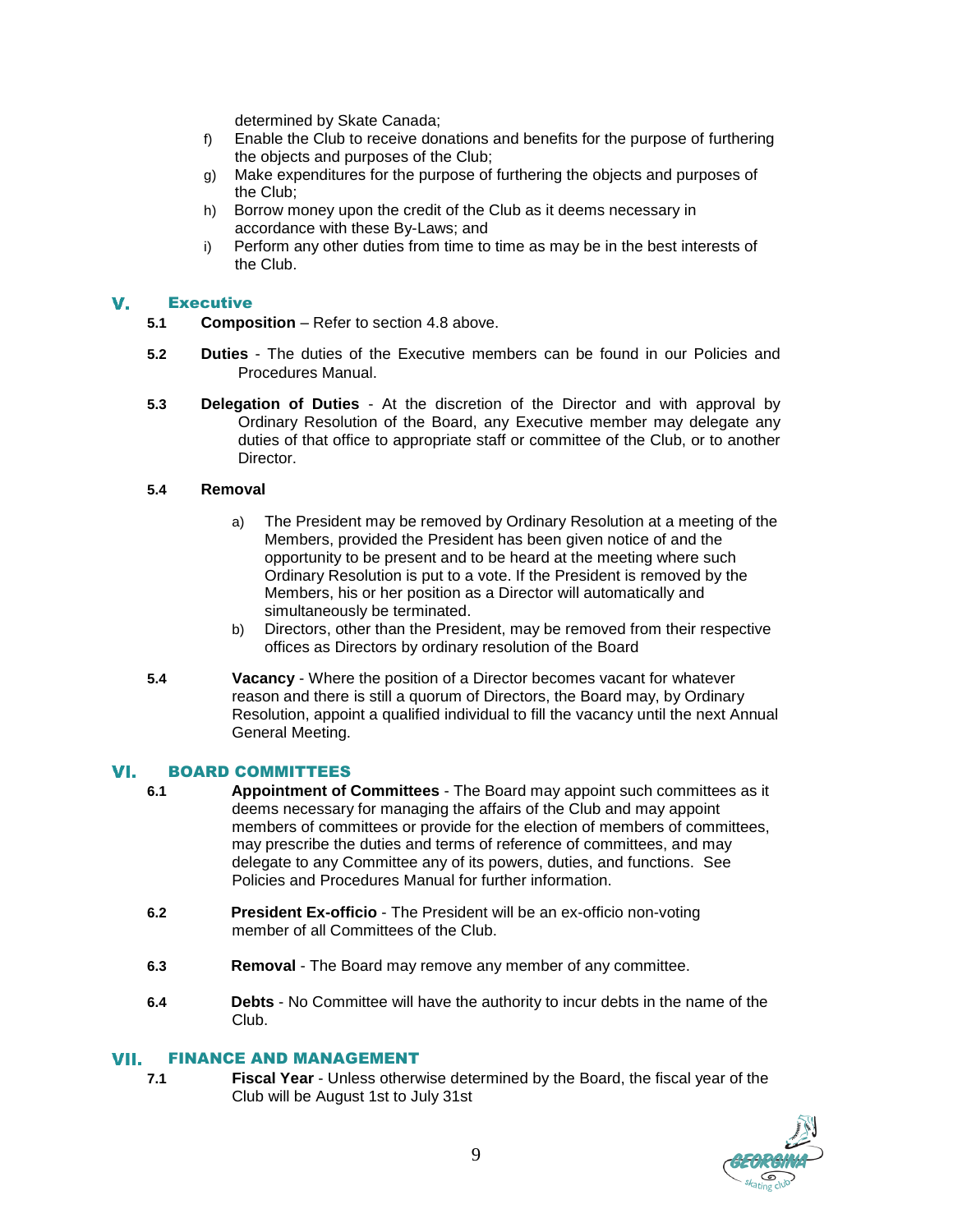- **7.2 Bank** The banking business of the Club will be conducted at such financial institution as the Board may determine.
- **7.3 Auditors** The Board will appoint an auditor to audit or conduct a review engagement of the books, accounts, and records of the Club in accordance with the Act. The auditor will be appointed annually. The auditor will not be an employee, or Director of the Club and must be permitted to conduct an audit or review engagement of the Club. **This may be waived by majority vote at the Annual General Meeting**
- **7.4 Annual Financial Statements** The Directors will approve financial statements (evidenced by signature of the President and one or more Directors) of the Club of the last fiscal year of the Club and present the approved financial statements before the Members at every Annual Meeting.
- **7.5 The Financial Statements** The Financial Statements will include:
	- a) The financial statements;
	- b) Any further information respecting the financial position of the Club.
- **7.6 Books and Records** The necessary books and records of the Club required by applicable law will be necessarily and properly kept.
- **7.7 Property** -The Club may acquire, lease, sell, or otherwise dispose of securities, lands, buildings, or other property, or any right or interest therein, for such consideration and upon such terms and conditions as the Board may determine.

# **Remuneration**

**7.8 No Remuneration** - All Directors and members of Committees will serve their term of office without remuneration (unless approved at a meeting of Members) except for reimbursement of expenses as approved by the Board.

# **Conflict of Interest**

- **7.9 Conflict of Interest** A Director or member of a Committee who has an interest, or who may be perceived as having an interest, in a proposed contract or transaction with the Club will disclose fully and promptly the nature and extent of such interest to the Board or Committee, as the case may be, will refrain from voting or speaking in debate on such contract or transaction, will refrain from influencing the decision on such contract or transaction, and will otherwise comply with the requirements of the Act regarding conflict of interest and any Board approved Conflict of Interest Policy.
- **7.10 Confidentiality Agreement**  All Directors shall sign and abide by the Club's Confidentiality Agreement for each term.

### AMENDMENT OF BY-LAWS VIII.

- **8.1 Voting** By a simple majority of the voting Members present at a meeting duly called to amend, revise, or repeal these By-Laws.
	- a) By Ordinary Resolution of the Board. Any By-Law amendments will be submitted to the Members at the next meeting of Members and the voting Members may confirm, reject, or amend the By-Laws by Ordinary Resolution.
	- b) Proposed amendments will not be accepted from the floor of the meeting.